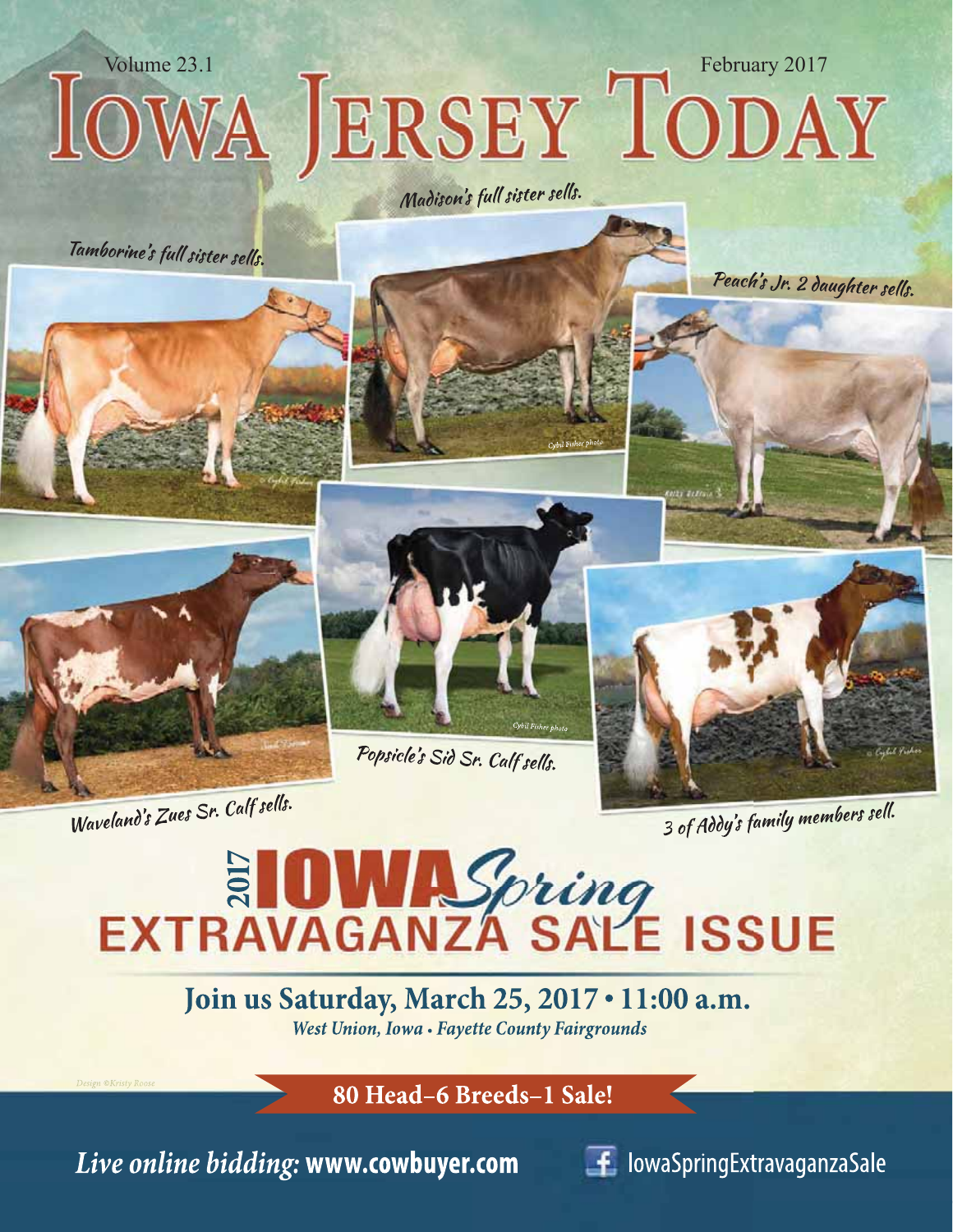**Officers** 

President: Jeff Holtz 24821 13th St. Maquoketa, IA 52060 563-652-4480

Vice President: Harvey Metzger 608 South Josephine Hills, MN 56138 712-478-4627

Secretary/Treasurer: Jennifer Zumbach 2037 330th St. Coggon, IA 52218 563-580-8852 \* iowajerseycattleclub@yahoo.com

AJCA Director: Edward Kirchdoerfer 234 Country Road 317 Cape Girardeau, MO 63701 • 573-334-3769 • eakirch@yahoo.com

#### AJCA-NAJ Representative:

Check out our IJCC page on the AJCA website www.usjersey.com! Also, join us on facebook... **I** Iowajerseycattleclub

The Iowa Jersey Today is published three times annually by the Iowa Jersey Cattle Club for the Iowa Jersey Cattle Club. All correspondence and submissions should

be directed to the IJCC. New Subscription Rates are \$15 for one year & includes an associate membership in the Iowa Jersey Cattle Club, and \$25 for one year and includes an active membership. Checks should be made out and sent to the Iowa Jersey Cattle Club Jennifer Zumbach 2037 330th St. Coggon, IA 52218-8506 Phone: 563-580-8852

### Iowa Jersey Today Advertising Rates

There are several sizes to accommodate any need. Please contact Jennifer Zumbach if you have any questions.

Next issue will go out in May-June 2017.

| <b>Farm Business Ads</b>     | <b>Company Ads</b>           |
|------------------------------|------------------------------|
| Full Page--<br>\$50          | Full Page-\$100              |
| \$35<br>$\frac{1}{2}$ Page-- | \$70<br>$\frac{1}{2}$ Page-- |
| $\frac{1}{4}$ Page--<br>\$30 | $\frac{1}{4}$ Page-- \$60    |
| Credit card--\$25            | Credit card--\$50            |

THREE Full Page Farm ads are only \$130 if paid in full with first ad. Three Company ads are \$285 if PIF with 1st ad.

# *February 2017 Iowa Jersey Today Volume 23.1 Iowa Jersey Cattle Club*

#### *On the Cover*

Kristy Roose designed our Special Sale cover this year higlighting consignments! *Five 2016 World Dairy Expo Winners - from 3 breeds - were developed from this sale!*

#### *Calendar of Events*

March

- 18 IJCC Annual meeting, Bill's Pizza, Independence, 11:30 meal, meeting to follow.
- 24 IA Ayrshire Winter meeting, Best Rest Inn, West Union 7:30 meal, meeting to follow-EVERYONE WELCOME (Sale Preview @ fairgrounds 5-??)
- 25 Iowa Spring Extravaganza Sale, West Union, Fayette County fairgrounds 11:00 April
- 1 NICC (Northeast Iowa Community College) Annual Sale, Fairgrounds,West Union. May
- 20 The Prairieland Production Sale, West Union, Fayette County fairgrounds June
	- 1 IJCC Youth Award Applications DUE

August

- 10 Iowa State Fair Open Jersey Show, THURSDAY, 8:30 am
- 12 Iowa State Fair Junior Jersey Show, SATURDAY, 7:30 am

September

14-16 National Cattle Congress, Waterloo, IA Open Show-15th, Youth Show- 16th

#### *Table of Contents*

| <u>LWUN VI SUINDING</u>                                                                              |                |
|------------------------------------------------------------------------------------------------------|----------------|
| Index to Advertisers / Calendar of Events / <i>Iowa Jersey Today</i> Advertising rates ------------- |                |
| Editorial / President's Perspective / Vice President's Message / Area Rep. -----------------         | 3              |
|                                                                                                      | $\overline{4}$ |
|                                                                                                      | 8              |
|                                                                                                      |                |
|                                                                                                      | 18             |
|                                                                                                      | 21             |
|                                                                                                      | 24             |
|                                                                                                      | 27             |
|                                                                                                      | 30             |
|                                                                                                      | 31             |
|                                                                                                      | BC             |
|                                                                                                      |                |

#### *Index to Advertisers*

| Arthur Acres ------------------------------- 22-23 |         |
|----------------------------------------------------|---------|
| Cinnamon Ridge Dairy -------------------- 31       |         |
| Covington Jerseys ---------------------------      | 10      |
| Eric W. Lang ---------------------------------     | 9       |
| Frosted Beauty Swiss ----------------------        | 12      |
|                                                    | 19      |
| Hei-Bri Jerseys -------------------------------    | 29      |
| Iowa Spring Extravaganza Sale ----------           | $6 - 7$ |

| JMS - Prairieland Sale ----------------------       | RС      |
|-----------------------------------------------------|---------|
| Kilgus Dairy ----------------------------------     | 30      |
| Knapp Time Dairy -------------------------          | 28      |
| Kunde Jersey Farm -----------------------           | $26-27$ |
| Lyon Jerseys ----------------------------------     | 25      |
| Multi Rose Jerseys --------------------------- 20   |         |
| Schulte Bros. ------------------------------- 14-17 |         |
| Strottmann Jerseys ---------------------------      | -31     |
| Summit Farm ---------------------------------       |         |
|                                                     |         |

### IFRSEY CATTLE CLUB MEMORIA

The object of this scholarship is to help further the education of worthy IJCC Junior members. It is awarded during the annual IJCC Summer Picnic annually. It is funded by:

1. A special trust fund set up by the club and overseen by the Secretary-Treasurer

2. Donations received from individuals commemorating former (or current) IJCC members & the Jersey Community. Donations have been made and the scholarship is given in the name of the following people (denotes contributor): Howard Lyon (Lyon family), deceased members (IJCC), John Taylor (IJCC), James Stock (IJCC), Eric Krekel (IJCC), Frieda Gates (IJCC), Ivan Gates (proceeds from a picture which was sold), Frank Scott, Pam Storbeck (IJCC, family), Joe O'Neil (IJCC), Jacob Pleis (IJCC, family), L. Claire Gates ('05 Iowa Jersey Sale donations, family, IJCC), Earl Lyon (IJCC), Robert Cline (IJCC), Joyce Muller (IJCC, family) and Gene Krekel (IJCC, Lyon Jerseys), Helen Lyon (IJCC, Robert Lyon, Lyon Jerseys), Russell "Bud" Lyon (IJCC, Lyon Jerseys), Ryan Graber (IJCC), Mary June Metzger (IJCC), and Brodie Lantzky (IJCC), Don Bauwens (IJCC), Anna Mary Kunde (IJCC), Norma "Duffy" Lyon (IJCC, Dennis and Cheryl Cline, Dave and Jennifer Zumbach, Lyon family-Duffy memorial), and Wendell Nicklin (IJCC), Arla Lyon (IJCC), Carole Core (IJCC), Scott Eberling (IJCC), Greg Lyon (IJCC), Mark Lyon (IJCC), Lyle and Edna Core (IJCC). The IJCC donates money toward the scholarship in lieu of sending flowers for the services. Thank you to all who make this scholarship possible by contributing in memory of IJCC members and members of the Jersey Community.

Please contact Jennifer Zumbach for information about the IJCC Memorial Scholarship.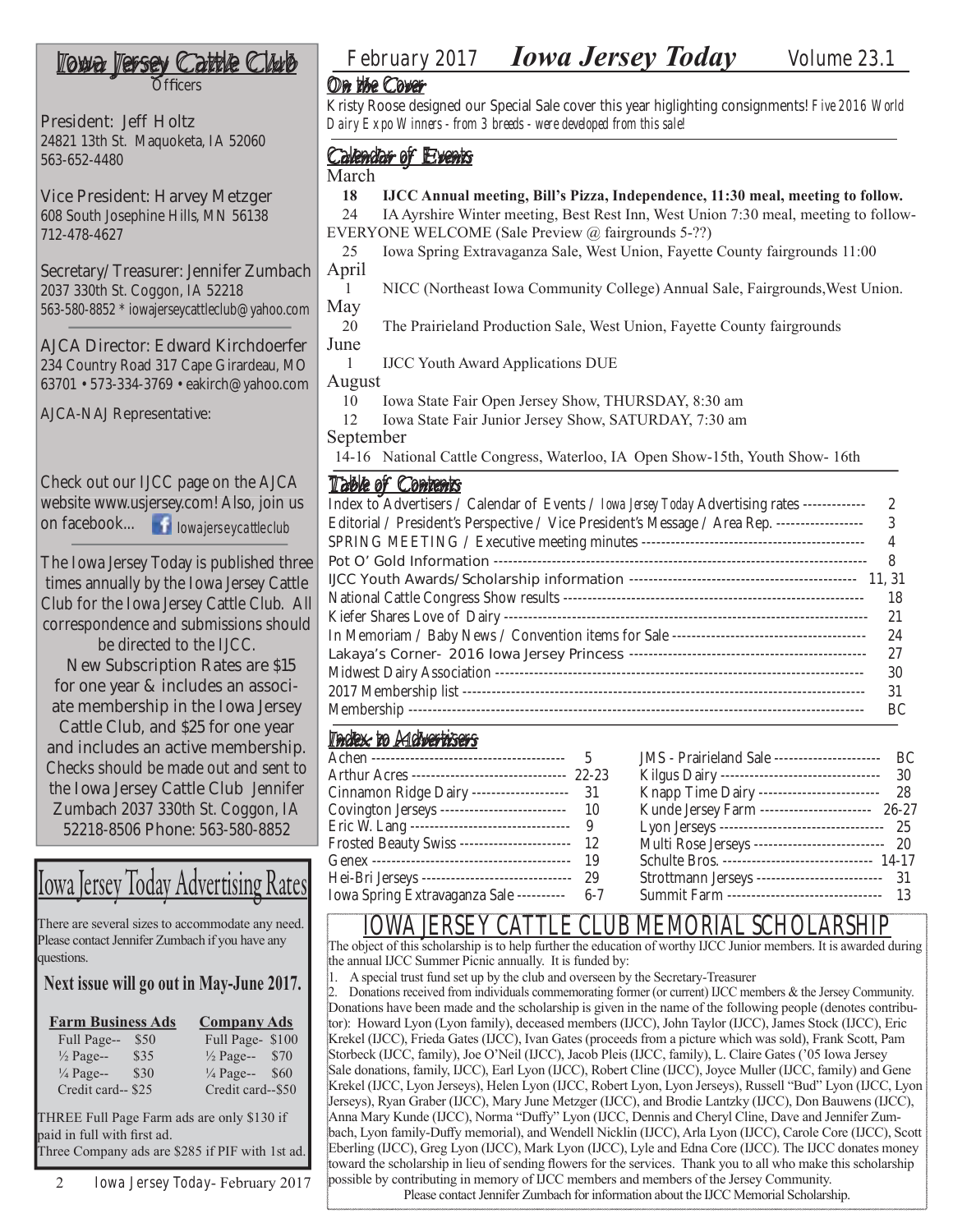

#### President's Perspective

I hope that this issue finds you all well and hopefully enjoying the real mild winter that we are having. It would be great to see as many of you on March 18th for our State Jersey meeting in Independence. We have a lot to discuss so hope to see you then.

Also it would be great to see as many of you at the State Sale in West Union on March 25th. There will be something for everyone. From a shop stopper to a high genomics heifer to a bulk tank filler, it will be there.

With that I had better get this off to Jennifer. Hope to see as many of you at either the State meeting or at the State sale.

Until next time, Jeff Holtz



#### Representative Comments

Hello Iowa Jersey Breeders,

It is with very mixed emotions as I write my last entry for the Iowa Jersey Today. My last day with the American Jersey Cattle Association is February 17th, 2017. I've thoroughly enjoyed working as the Central

Plains Area Representative for the breeders in Iowa. It's been a great pleasure to get to know each and every one of you, your farms, and your cows!

Starting on February 20th, I'll be working with Big River Resources in their Boyceville, WI ethanol plant. Being located just a few miles from my home this will allow me to spend more time focusing on my brother Steven and I's farm, Styer-Vue Farm. While still owning cattle and being involved in the dairy business I look forward to continuing to see and work with many of you moving forward.

We have plenty of upcoming sales this spring, and summer. If you have interest in consigning anything to the Prairieland Sale in West Union, IA on May 20th, 2017 give Greg, Jason, Erica or Heather a call! This has continually been a great sale to buy or sell cattle in north east Iowa! Also now is a great time to make sure you have genomic test kits sent in for the National Heifer Sale!

If anyone would like to stay in touch, or has any questions I'll gladly be available on my updated phone number, 715-505- 2599.

Thanks again, and God Bless,

#### *Shawn Styer*

Central Plains Area Representative, American Jersey Cattle Association

Do YOU have an interest in being Secretary/ Treasurer of the Iowa Jersey Cattle Club? Officer elections are at the March 18th Meeting! Would YOU like to be editor or help put together Ithe lowa Jersey Today? Jennifer is looking for some I help or to hand over the reigns to someone excited to take it to the next level!

#### Vice President's Message

It is February 20 and the overnight low temperature was 53 degrees! We had an overnight thunderstorm with rain; quite unusual for February.

It is a lot like dairy farming, you have to be prepared for all kinds of unexpected hap-

penings. I would like to encourage our membership to support our upcoming IJCC meetings and sales. Thanks again to Jennifer for keeping our club organized and informed.

Til Next Time, Harvey Metzger



### **Editorial**

*I really hope you enjoy this issue!* I love working with all the advertisers and contributers to put together such a great magazine! You'll find many familiar and a few new sale advertisers. It's fun to work with all of them to spotlight their latest updates. Thanks to Kristy (Schoof) Roose for lending her design expertise by designing the front

cover of this issue! This young lady does fantastic work!

You'll find a couple mentions in this issue that I'm looking to hand over the Secretary/Treasurer office and the editor duties of the *Iowa Jersey Today*. Not to worry; I'm not going anywhere. I have found that trying to fit both in with four kids under 7, in addition to continued duties on the farm and volunteer responsibilities is getting tougher by the year. There were many outstanding Secretaries before me and there will be after me. Likewise with the past and future editors of the *Iowa Jersey Today*. The same person doesn't have to do both. Please consider one or the other though; it is a great experience. I am somewhat selftaught on this magazine. I wish I had taken a class in college about this, but when we did the Dairy Science Club yearbook the first couple years we resized pictures by hand and took it in to print! Does that age me?!?! Please let me know if you have questions about it.

JMS is accepting springers and young cows for the Prairieland Sale in May. Consider that if you find your barn overcrowded. Historically, that sale has done well and has many repeat buyers!

We are looking forward to seeing many of you at the Annual Spring meeting at the Bill's Pizza in Independence. Please bring your family for the excellent food and enjoy the conversation and club discussion. We plan get through the club business quickly to give you enough time to get home for milking.

It would be great to see you at West Union for the Spring Sale. Whether you plan to buy or watch, it's sure to be an incredible day! *Congratulations to the sale sta*ff *for all their hard work and to consignors for making this a must-attend event!* We will give out more Pot O' Gold checks this year. JUNIORS- Take a look on page 8 for information on how you can get involved in this program.

There are many Jersey Youth opportunities coming up- I've listed some on pages 11 & 31. Please take advantage of them! Have a great spring! Proudly yours, *Jennifer Zumbach*

"A Good Life is when you assume nothing, do more, smile often, dream big, laugh a lot and realize how blessed you really are with what you have." Zig Zigler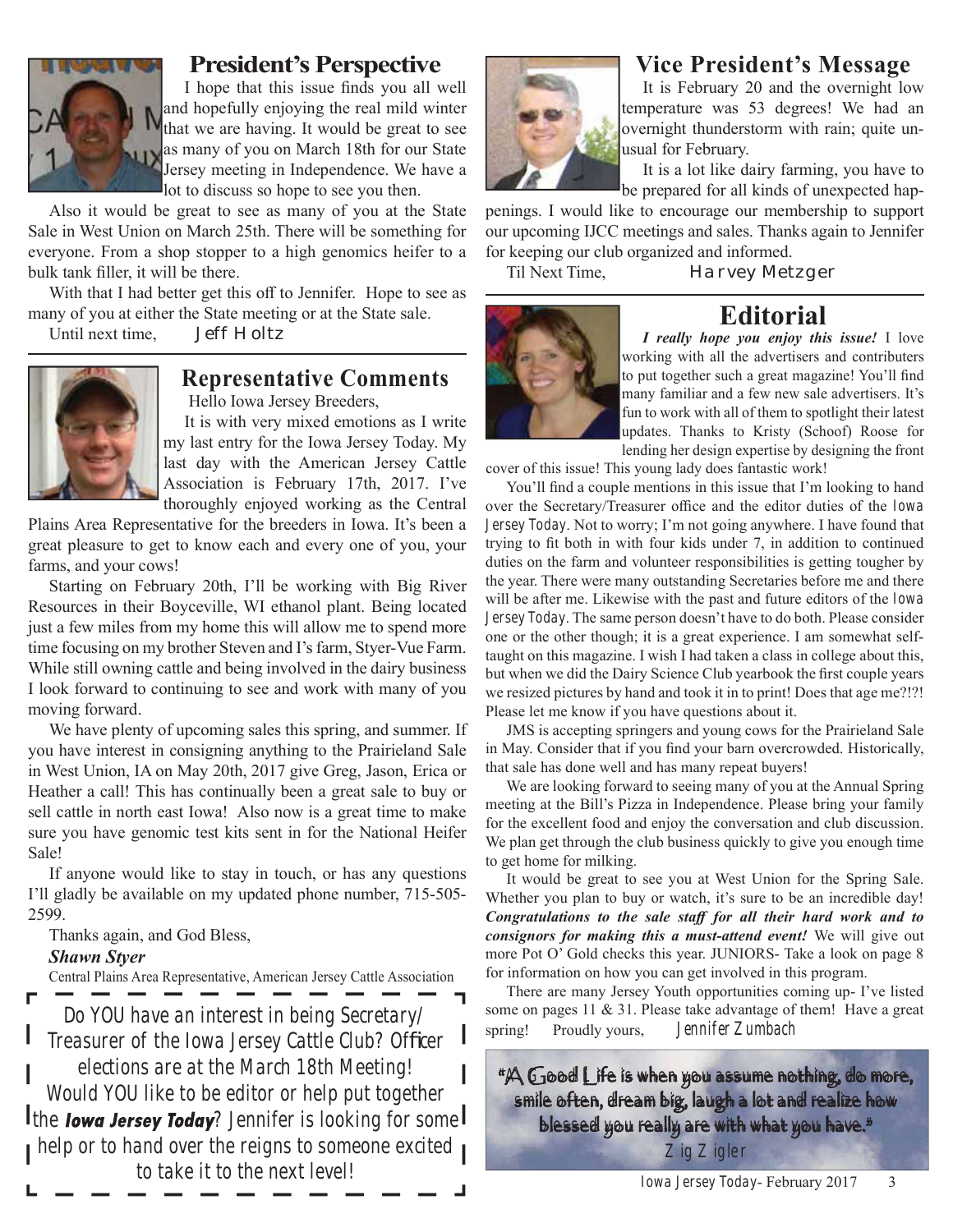# 2017 Iowa Jersey Cattle Club Spring Meeting

The Annual Meeting of the Iowa Jersey Cattle Club will be held on *Saturday, March 18* at the *Bill's Pizza & Smokehouse, Independence at 11:30. Order directly from Bill's Pizza's delicious menu.* 



*Please join us for the meal, conversation and discussing the Iowa Jersey Cattle Club business.*

# *2017 Executive Meeting minutes*

The Executive meeting for the Iowa Jersey Cattle Club was held on January 16, 2017. Meeting was called to order by President Jeff Holtz at 7:15pm.

The following business was discussed. State sale is March 25th in West Union. The Commission for Jersey animals will be 17% with 2% returning to the IJCC. Ayrshire Association charges 15% commission on all other animals. The Winter Iowa Jersey Today will again feature the sale ads. Deadline is February 10th. The Sale will again offer online bidding- Initial sale setup will include all breeds. We are looking for 3-4 Pot O' Gold calves for the 2017 sale. Possibly born in July-November- Tim Covington and Harvey Metzger are on committee. Jennifer will contact two youth who purchased calves to get the information needed for the contest this year.

Spring meeting will be March 18, Bill's Pizza, Independence at 11:30am, attendees can order off the menu. We may look at other locations in the future. Jennifer will send out the postcard with information.

Iowa State Fair- Open Show is Thursday, Aug 10 with Ted DeMent, IL, judge. Junior Show is Saturday, Aug 12. The IJCC will again award a shoulder bag with the Jersey cow on it to the top Jersey senior team and individual of the 4-H Dairy Judging contest. The Boulevard of Breeds will run the same as last year.

The Prairieland Sale will be at West Union May 20. Not sure if it is online. The IJCC will have a foodstand again for the sale.

The 2016 financial report was reviewed and compared to the budget. All items were near or on budget. The full report will be reviewed at the March meeting and printed in the Spring Iowa Jersey Today.

Iowa Jersey Today- Jennifer mentioned she is looking for someone interested in ad design and/or taking over the publication. If anyone is interested in doing so, please contact her.

Jennifer suggested possible Summer picnic locations in NW Iowa since it has been 10 years since the Annual Meetings were there. Harvey will check with some breeders to see what they would like to do. If anyone is interested in hosting, please contact any of the officers.

AJCA Award nominations –Dr. Ronald Horst was resubmitted for Meritorious Service. Bernie Bakker was nominated for Young Jersey Breeder.

Officer elections will be at March meeting. Jennifer also noted the Secretary/Treasurer position is available if someone is interested. She is looking to lighten her load with 4 little kids at home plus continued farm, community and family duties.

Nick Bagge and Neil Metzger will be nominated for the AJCA Youth Achievement awards.

The meeting was adjourned at 8:09 pm.

Respectfully submitted,

Jennifer Zumbach, IJCC Secretary

4 *Iowa Jersey Today*- February 2017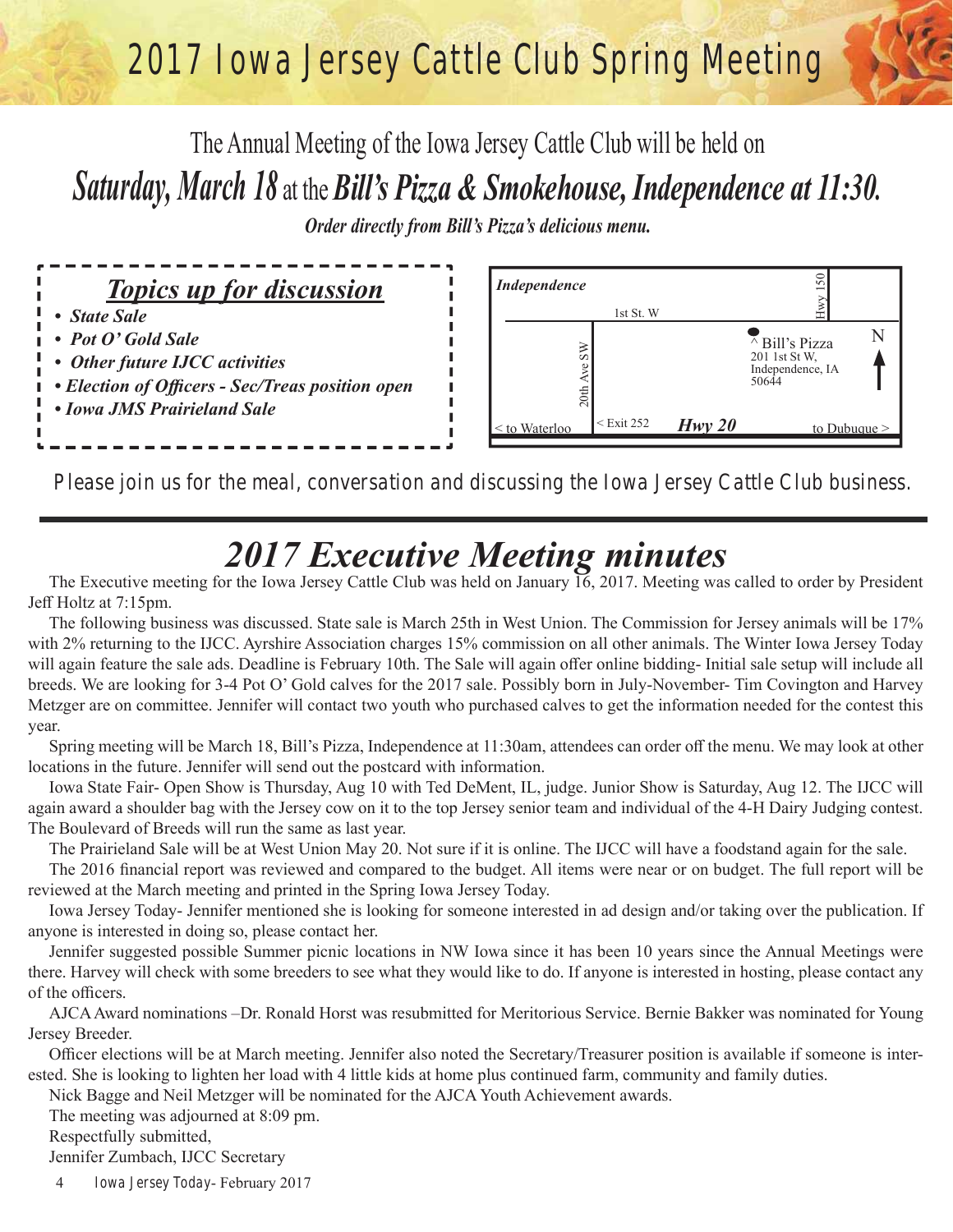

The **Hawkeye** Pot 0' Gold Sale is open to all Juniors (regardless of their state of residence) between the ages of 7 and 20 (inclusive) on January 1 of the sale year.

 The members of the Iowa Jersey Cattle Club established the Hawkeye Pot O' Gold Sale to provide Juniors the opportunity to purchase outstanding heifers for both type and production for the foundation of their future herds and a chance to win back some of their purchase price by doing a good job of raising and milking their animal.

Twenty-five percent (25%) of the gross of these sales will be set aside as a Pot O' Gold fund. This will be awarded to the Juniors whose calves purchased in this sale have the highest Combined Fat and Protein actual pounds, provided they calve before reaching 30 months of age. Records must be made on DHIA, regularly, organized DHI or any form of test recognized by the IJCC Pot O' Gold Committee.

 All heifers must be tested in the DHI or DHIA herd owned by the purchaser, parent or legal guardian – except in the event this is not possible, a written request may be made to the Committee for permission to test the heifer in another herd in an adjoining county or area. Loss, death or transfer of ownership of any purchase before the record is completed eliminates that heifer and owner from the competition.

Of the heifers completing the contest qualifications- 1st place will receive 50%. 2nd place will receive 30% and 3rd place will receive 20% of the pot. In the event of only one or two completing the qualifications, remaining money will be placed in the travel expense fund for youth attending Louisville for the first time through the Iowa Jersey Cattle Club request program. *Contact Tim Covington with questions at tim@covingtonjerseys.com or 641/414-5862. Checks will be dispersed at this year's sale for heifers purchased in 2014! Edited 1-15-16*

# 2017 Consignments

*Knapp Time Ladd Betts* BORN 9-29-16

*Sire: Goldust Karbala Ladd-ET Dam: Knapp Time FHC Best, VG 86* 2-07 305 15810 5.2 816 3.5 549

*2nd Dam: Knapp Time Maximum Breeze, VG 80* 4-05 305 19750 5.1 1012 3.7 737

*3rd Dam: Knapp Time Sultan Brenna, VG 84 4th Dam: Kenkay Barber Bobbi Jo Bea, VG 89*

Consignor Knapp Time Dairy, Larchwood, IA





BORN 8-17-16 *Sire: JX Faria Brothers Pitbull {4}-ET Dam: Hei-Bri Bonar Africa, VG 80* 4-00 298 21760 3.7 812 3.5 751 *2nd Dam: Summetz Saber Ava, VG 83* 3-10 305 22530 3.7 836 3.4 759 *3rd Dam: Summetz Para Ada Adine, VG 88 4th Dam: Summetz Barkly Autumn Ada, Des 79* 4-11 305 23120 5.9 1358 3.5 810 Consignor Hei-Bri Jerseys, Hawkeye, IA

Juniors 7-20 take a look at building your herd and possibly earning money back in the future!

Purchase one of these fine heifers at the 2017 Sale!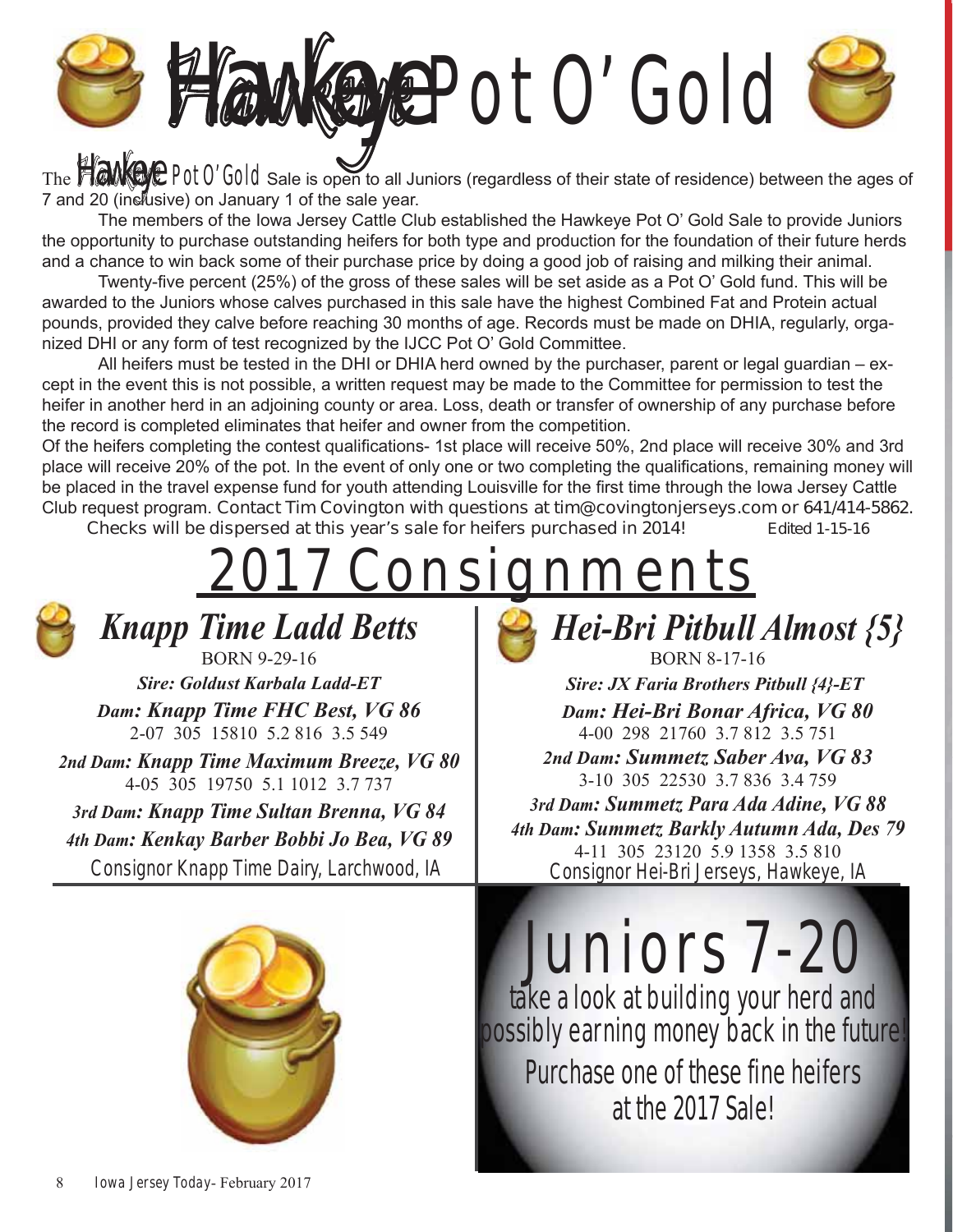# Iowa Jersey Cattle Club Youth Awards

ALL STATE APPLICATIONS ARE DUE JUNE 1st. If you are interested in applying for one of the above Iowa Jersey Cattle Club Youth awards, please obtain an application online http://jerseysites.usjersey.com/iowajerseys/activities. htm or by contacting the Jennifer Zumbach at iowajerseycattleclub@yahoo.com or 563-580-8852.

*You must be an IJCC Junior member-* if you are not yet- send \$1 Junior Membership to IJCC- Jennifer Zumbach 2037 330th St. Coggon, IA 52218 by June 1st. All State awards will be announced at the Summer IJCC Picnic.

- x *Iowa Jersey Breed Award- Youth ages 16 to 19 encouraged to apply. The application is judged by the IJCC Executive Committee.* It is available to any IJCC Junior member who has an outstanding Jersey Youth career. *The winner of this award receives a Jersey heifer calf & is nominated for the National Jersey Junior Achievement Contest the next spring.*
- *Iowa Jersey Cattle Club Annual Memorial Scholarship* is awarded to an Iowa Jersey youth planning to or attending an institution of higher learning (two or four year school). The winner is also nominated for the National Jersey Junior Achievement Contest this fall. Applications are available upon request. *The Scholarship is* \$500, *paid at end of first collegiate semester.*
- **Iowa Jersey Princess** You must be between the ages of 16 and 21, and involved in raising Jerseys. As Iowa Jersey Princess, you will have the opportunity to represent the Jersey Breed in the Iowa Dairy Princess Pageant this August. You will be asked to hand out ribbons during the Iowa State Fair Junior & Open Jersey Shows and help at the State Jersey Sale. Additionally you will be eligible to represent Iowa at Louisville in November in the National Jersey Queen Contest.

## AJCA JERSEY SCHOLARSHIP APPS. DUE JULY 1

The AJCA Scholarship Program provides financial support for Jersey youth enrolled in colleges or universities or, in some cases, youth seeking hands-on experience in the development and management of Registered Jersey™ cattle.

 Applicants must be a junior or life member of the American Jersey Cattle Association upon submitting their application. A minimum grade point average of 2.5 (on a 4.0 scale) is required to apply for these scholarships. A copy of the applicant's high school or college transcript must be included with the application form.

 The largest award is the Russell–Malnati Scholarship for Advanced Studies of \$5,000. Undergraduate students who have completed *at least* one-half of coursework credit hours required for a degree in dairy science, animal science *(dairy emphasis)*, large animal veterinary practice, dairy production or manufacturing, or dairy product marketing, and graduate students in those program areas are eligible to apply.

The William A. Russell Memorial Scholarship of \$1,000 will be presented to a student who will begin a program of study at an accredited college or university in the fall of 2014.

The Cedarcrest Scholarship of \$1,000 will be awarded to an undergraduate or graduate student seeking a degree in large animal veterinary practice, dairy production, dairy manufacturing, or dairy product marketing.

 The V. L. Peterson Scholarship and Paul Jackson Memorial Scholarship will be awarded to students who have completed at least one year of college or university work.

 Also to be awarded is the Bob Toole Jersey Youth Award, which can be used for either college expenses or a well-defined practical experience related to breeding, developing and showing Registered Jerseys™.

Residents of Georgia, Florida, North Carolina, South Carolina, Tennessee and Virginia who are at least high school graduates, but not older than 36 years of age as of January 1, are eligible to apply for the Reuben R. Cowles Jersey Youth Award. Applicants must state whether the award money will be used for to support their education or to fund a trip to the All American Jersey Show and Sale, the AJCA-NAJ Annual Meetings or other Jersey educational activities.

Applications for the 2013-14 scholarships will be posted on the USJersey website at www.usjersey.com/Youth Program/scholarshipinfo.html.

Applications and transcripts must be received at AJCA office at 6486 E. Main Street, Reynoldsburg, OH 43068-2362 no later than July 1. For more information, contact Dr. Cherie Bayer, AJCA Director of Development, at 614/861-3636.

# NDB Scholarship Apps. due April 21

The National Dairy Promotion and Research Board (NDPRB), through Dairy Management Inc. (DMI), annually awards up to 11 \$2,500 scholarships to eligible undergraduate students (sophomore through senior) enrolled in college/ university programs that emphasize dairy. Majors include: communications/public relations, journalism, marketing, business, economics, nutrition, food science, and Ag education. In addition, the NDPRB awards a \$3,500 James H. Loper Jr. Memorial Scholarship to the outstanding scholarship recipient.

Scholarships are awarded based on academic achievement, an interest in a career in a dairy-related discipline, and demonstrated leadership, initiative and integrity. Candidates are expected to complete an application form, submit an official transcript of all college courses, and write a short statement describing their career aspirations, dairy-related activities and work experiences. The application information is evaluated by a NDPRB Scholarship Committee composed of an external review panel and at least two Board members. The recommendations of the Scholarship Committee are summarized by NDPRB staff and the scholarships are then awarded.

Scholarship recipients will be selected on the basis of the following criteria: \*Academic performance. \*Courses related to dairy. (Production-related fields such as Animal Science are not eligible according to the National Dairy Board's Act and Order of 1983). \*Apparent commitment to a career in dairy. \*Involvement in extra-curricular activities, especially those relating to dairy. \*Evidence of leadership ability, initiative, character and integrity.

Students may be awarded scholarships in multiple years. Scholarship winners must be enrolled during the entire academic year for which the scholarship is awarded.

Completed applications should be submitted to the NDPRB c/o Nate Janssen, Dairy Management Inc., 10255 W. Higgins Road, Suite 900, Rosemont, IL 60018-5616, they are to be postmarked by Friday, April 21, 2017. Questions regarding this application or regarding the NDPRB scholarship program can be directed to Nate Janssen at 847/627-3335, or by sending an email to nate.janssen@dairy.org.

*continued on page 31*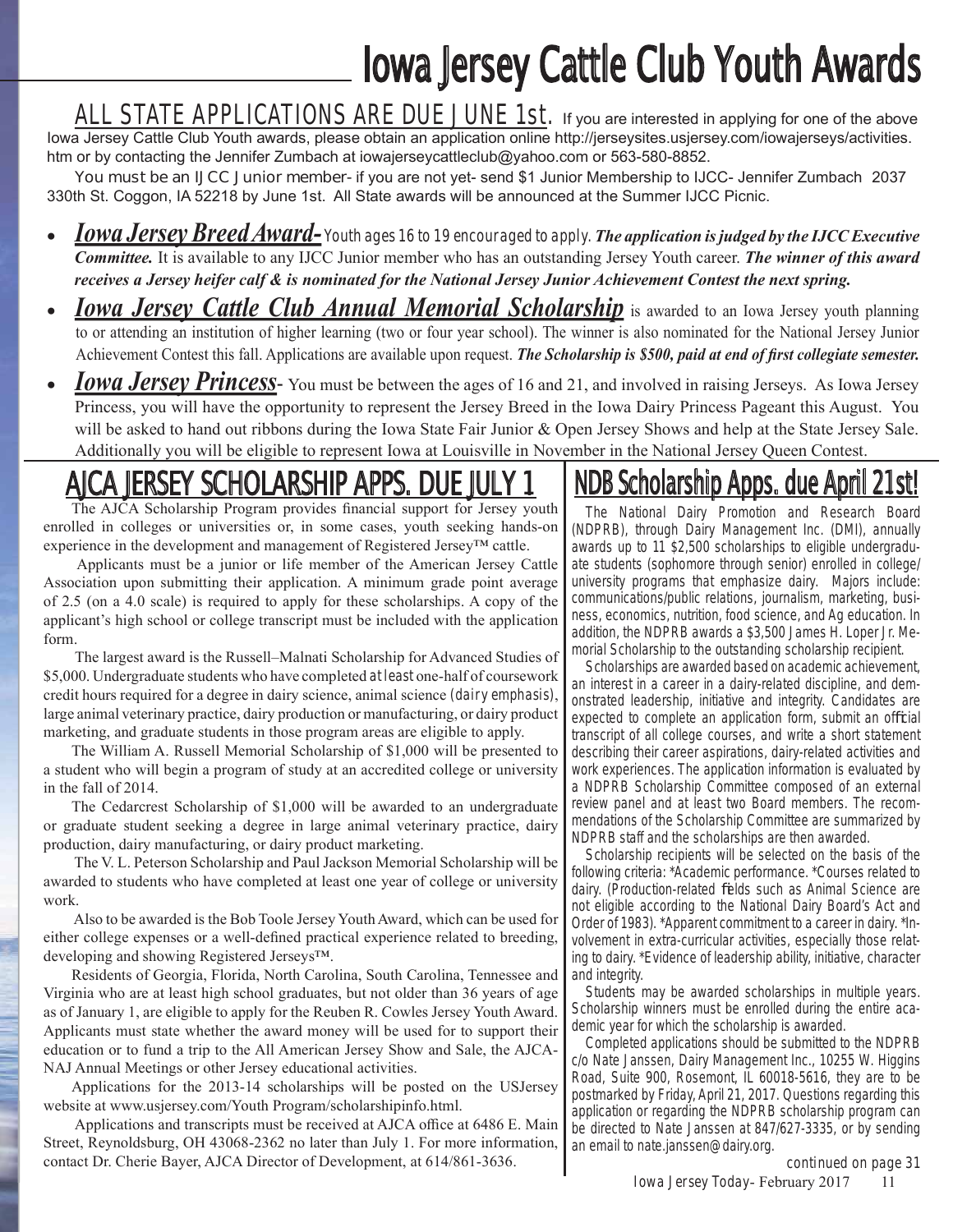# National Cattle Congress Jersey Show Results

#### *Open Show Winners*

- \* September 16, 2016
- \* Tammy Voegeli, judge
- \* *Grand Champion-* Schulte Bros. Tequila Lizzy
- *Junior Champion- Arthur Acres Vicar Natty*

#### *Junior Heifer Calf (4)*

- 1. Schulte Bros. Tequila Euphoria, Schulte Bros.
- 2. Schulte Bros. Lucy Lou, Schulte Bros.
- 3. Rolling River Baby Blue, Rolling River Farm
- 4. Arthur Acres Add On
- 5. Arthur Acres Tequila Mary Jay-ET, Arthur Acres
- 6. Arthur Acres Tequila Mary Beth-ET, Arthur Acres
- 7. Rockin-K Colton Jemma, Rockin-K Dairy

#### *Intermediate Heifer Calf (5)*

- 1. Arthur Acres Viear Natty, Arthur Acres
- 2. Nw Nitro Nice-Tw, Brynlee Volker
- 3. Arthur Acres Tequila Maxie, Arthur Acres
- 4. Holtz-View Napoleon Amanda, Holtz-View Farms
- 5. Nw Nitro Naughty, P&A Ayrshires

#### *Senior Heifer Calf (7)*

- 1. Do-N-Joy Roman Sonata, Pagels Sunlight Acres
- 2. Do-N-Joy Roman Bethany, Hazelbrush Farm
- 3. Rockin-K Premier Joclyn, Rockin-K Dairy
- 4. Rolling River Penny, Rolling River Farm
- 5. Gcj Torch Flamingo, Luke & Cody Koepke
- 6. Arthur Acres Tequila Martha-ET, Arthur Acres
- 7. ABC FF Lyon Cm432, Lucy Ann Acres

#### *Summer Yearling Heifer (3)*

- 1. Bambi-Kcck Renegade Sara, P&A Ayrshires
- 2. Holtz-View Apple Jack Marilyn, Holtz-View Farms
- 3. Koepke Tequila Jackie, Luke & Cody Koepke

#### *Junior Yearling Heifer (3)*

- 1. Schulte Bros. Love Struck, Schulte Bros.
- 2. Holtz-View Apple Jack Sunshine, Holtz-View Farms
- 3. Gcj Embark Pilgrim, Luke & Cody Koepke

#### *Winter Yearling (2)*

- 1. Arthur Acres Message Gypsy, Arthur Acres
- 2. Rolling River Patience , Rolling River Farm

#### *Senior Yearling (3)*

- 1. Rolling Acres Mercy, Ski Pal Farm
- 2. Fishersons Tequila Sunrise, Breezy Ridge Dairy
- 3. Kunde Moon Sunny, Rockin-K Dairy

#### *Junior Best Three (3)*

1. Schulte Bros. 2. Rolling River Farm 3. Holtz-View Farms

#### *Junior Two Year Old (4)*

- 1. Exciting Night Of Arthur Acres, Ski Pal Farm
- 2. Schulte Bros. Gou Lollipop, Schulte Bros.
- 3. Schulte Bros. Verbatum Electra, Schulte Bros.
- 4. Holtz-View Apple Jack Delilah, Holtz-View Farms

#### *Senior Two Year Old (3)*

- 1. All Lynns Hp Elisa-ET, Hazelbrush Farms
- 2. Holtz-View Roslyn , Holtz-View Farms
- 3. Edgebrook Donspir Madalyn, Hazelbrush Farms

#### *Junior Three Year Old (2)*

- 1. Covington Milestone Pepper-P, Covington Jerseys
- 18 *Iowa Jersey Today* February 2017 2. Holtz-View Darlene, Holtz-View Farms

#### *Senior Three Year Old (3)*

- 1. Bonerts Daisy, Ski Pal Farm
- 2. Budjon-Vail Comerica Maleah-ET, Schulte Bros.
- 3. Sunset Canyon Topeka Arthur 40, Covington Jerseys

#### *Four Year Old (2)*

- 1. Schulte Bros. Tequila Lizzy, Schulte Bros.
- 2. Covington Destiny Libby, Covington Jerseys

#### *Five Year Old (1)*

1. Bambi Gibbs Excitation Susie, P&A Ayrshires

#### *Aged Cow (3)*

- 1. Schulte Bros. Gou Leela, Schulte Bros.
- 2. Covington Gold Star Madison, Covington Jerseys
- 3. Rockin-K Iatola Jerzie, Rockin-K Dairy

#### *Senior Best Three Head (3)*

1. Schulte Bros. 2. Covington Jerseys 3. Holtz-View Farms

#### *Pioneer Youth Show Winners*

- \* September 17, 2016
- \* Tyler Mohr, judge
- \* *Grand Champion-* Exciting Night Of Arthur Acres
- \* *Reserve Grand Champion-* Covington Destiny Libby
- \* *Junior Champion-* Rolling Acres Mercy
- **Reserve Junior Champion-Arthur Acres Tequila Maxie**
- 3rd place Supreme Champion Scholarship Show- Rachel Hefel
- (She received a \$500 tuition Scholarship)

#### *Junior Heifer Calf (4)*

- 1. Arthur Acres Tequila Mary Jay-ET, Harrison Pagel
- 2. Rockin-K Colton Jemma, Brady Wagner
- 3. Arthur Acres (Shown By), Harrison Pagel
- 4. Arthur Acres Tequila Mary Beth-ET, Harrison Pagel

#### *Intermediate Heifer Calf (4)*

- 1. Arthur Acres Tequila Maxie, Harrison Pagel
- 2. Nw Nitro Naughty, Cole Kruse
- 3. Nw Nitro Nice-Tw, Brylee Volker
- 4. Holtz-View Napoleon Amanda, Mary Holtz

#### *Senior Heifer Calf (6)*

- 1. Do-N-Joy Roman Sonata, Harrison Pagel
- 2. Arthur Acres Tequila Martha-ET, Brian Arthur
- 3. Do-N-Joy Roman Bethany, Dakota Sawyer
- 4, GCJ Torch Flamingo, Luke Koepke
- 5. Rockin-K Premier Joclyn, Annika Behrends
- 6. Abc Ff Lyon C M432, Emily Manweller

3. Koepke Tequila Jackie, Luke Koepke

#### *Summer Yearling Heifer (3)*

*Junior Yearling Heifer (3)*

*Winter Yearling (1)*

*Senior Yearling (3)*

1. Holtz-View Apple Jack Marilyn, Mary Holtz 2. Bambi-Kcck Renegade Sara, Cole Kruse

1.Holtz-View Apple Jack Sunshine, Mary Holtz 2. GCJ Embark Pilgrim, Luke & Cody Koepke 3. Eagle View On Time Cookie, Kendall Thompson

1. Arthur Acres Message Gypsy, Brian Arthur

*continued on page 21*

1. Rolling Acres Mercy, Kaylee Koss 2. Fishersons Tequila Sunrise, Rachel Hefel 3. Kunde Moon Sunny, Jadyn Wagner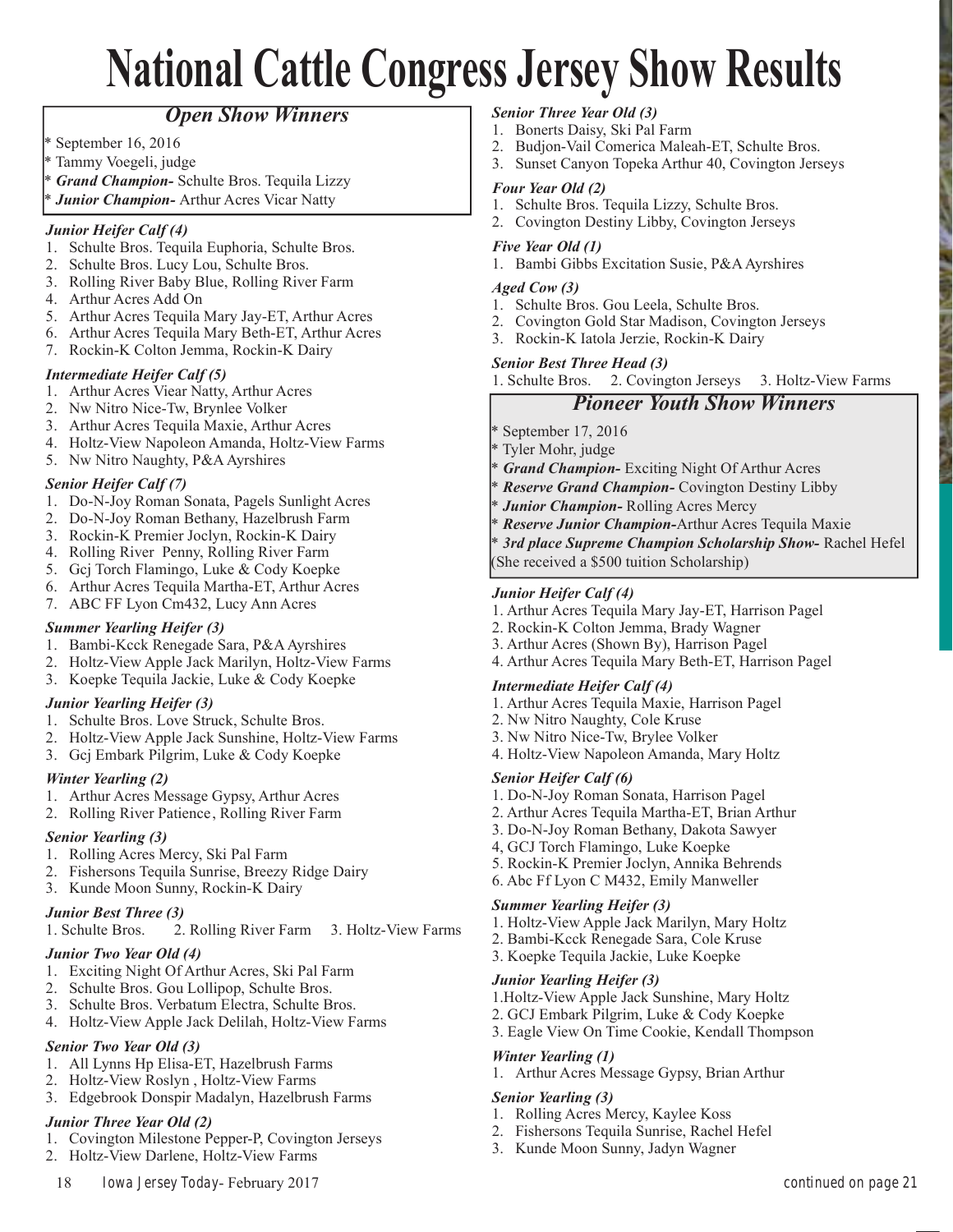# Kiefer Shares Love of Dairy Cattle

# My Kids *By Danielle Kiefer*

If you've ever seen me out in the show circuit here in Iowa, you might notice that I usually have a gaggle of kids with me. I usually refer to them as "My Kids" and I am every bit as proud and critical of them as a parent is of their own children. I'm sure if you've seen me, you think that I am a little crazy taking on all these kids and cows all at once and sometimes I do too; but in all honesty it has increased the overall enjoyment of the show season for me and my family as we can share what we love with a wonderful group of young people and their families.

I personally do not consider this a program, but more of an opportunity to share what the dairy industry has to offer kids who oth-



*2016 L-R: Danielle Kiefer, Brady Wagner-11, Mya Behrends- 8, Kendall Thompson- 12, Annika Behrends-13, Jadyn Wagner-13 and Molly Thrum-15. Beragsons is what these kids renamed themselves as a 'family'!*

erwise would not have the chance to experience any part of agriculture. I have been introducing kids to the dairy industry since I was 13 when I started sharing my passion with my friends. Since then, my desire to sow my passion has blossomed to include more than a dozen kids ranging in ages of 5-18. They have come to really enjoy and relish in the many experiences that have come with it including creating a bond, working and cuddling with their cows, going to shows and making new friends. Today, I have 9 kids that participate in their county 4-H shows, Fredericksburg Dairy Days, District and State



*At the Grundy County Fair supporting Audrey: front Mya Behrends. back L-R Audrey Leyen-16, Annika Behrends & Danielle Kiefer- 2016*

Shows, Iowa State Fair and National Cattle Congress. Each one of these kids gets the chance to not only bond with an animal, but to learn and respect all the responsibilities that go into their care. On our end, my father and I, provide our Jersey and Holstein heifers for each of the kids to enter in 4-H and local open shows with us. From there, each kid takes on the responsibility of getting their project show ready. They spend as much time out on the farm as they can to work with and care for their animals. I also work with each of kids on learning everything about their heifers, showmanship skills, and the fundamentals of washing, clipping and fitting their animals for the show. They are also taught more about dairy cattle, the industry and importance of agriculture.

My kids also provide me with a never-ending list of benefits. My favorite is watching them fall in love with their animals and seeing the joy they get form the experience as they walk the ring or just lounge around in the barn. I love teaching everything I know and

watching them have pure, wholesome fun with each other and their cows. I also love watching them show in each of their classes, even though I end up with a sense of nerves. However, the biggest benefit is the creation of a new sense of family; my showing family. Between my family and all of theirs we have created a whole new unit and I am fortunate enough to be considered an aunt or fair mom in the kids' eyes. And just like any parent, I am proud of all the hard work, dedication, and time each of my kids puts into their cows. I am also proud of all their accomplishments that have come from showing, especially their showmanship awards as



*At the 2015 Iowa State Fair- Joe Priebe-16 shows a heifer.*

that is an area in which they control how they do. In 2016, my kids competed quite well with Jr. Champions at the county level and almost all placed in the top or won their novice or showmanship classes.

Having the opportunity to provide such an experience for so many is one of my greatest accomplishments thus far in my

life and I wouldn't trade it for anything.

*National Cattle Congress Show continued from page 18*

#### *Junior Two Year Old (2)*

- 1. Exciting Night Of Arthur Acres, Emily Bonert
- 2. Holtz-View Apple Jack Delilah, Mary Holtz

#### *Senior Two Year Old (3)*

- 1. All Lynns Hp Elisa-ET, Dawson Sawyer
- 2. Edgebrook Donspir Madalyn, Dakota Sawyer
- 3. Holtz-View Roslyn , Mary Holtz

#### *Junior Three Year Old (2)*

- 1. Covington Milestone Pepper-P, Greydon Henry
- 2. Holtz-View Darlene, Mary Holtz

*Senior Three Year Old (1)*

1. Sunset Canyon Topeka Arthur 40, Greydon Henry

*Four Year Old (1)*

1. Covington Destiny Libby, Greydon Henry

#### *Five Year Old (1)*

1. Bambi Gibbs Excitation Susie, Cole Kruse

*Aged Cow (1)* 1. Covington Gold Star Madison, Greydon Henry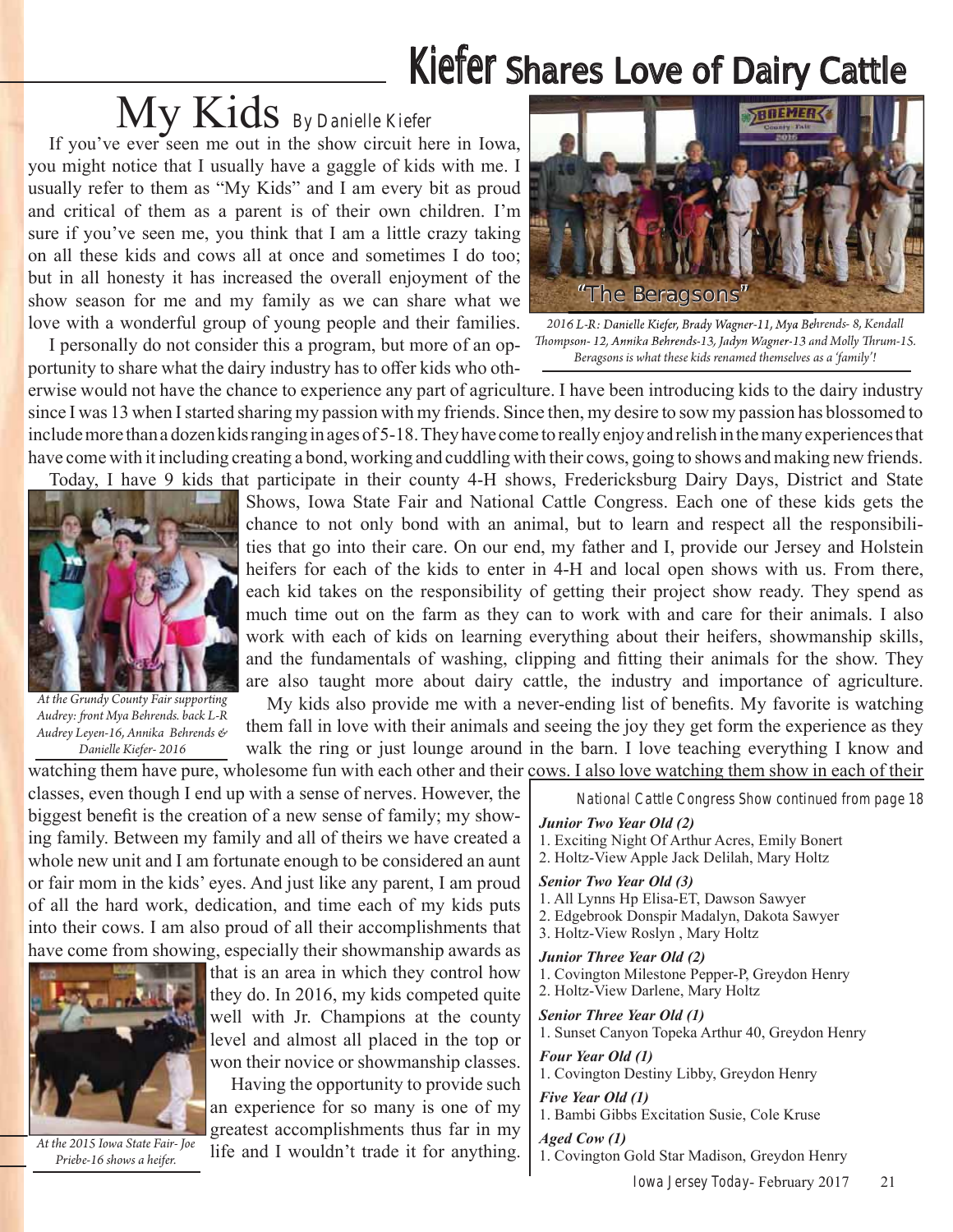# *In Memoriam*

*Robert "Bob" Fryda,* 90, Lifelong Waukesha County dairy farmer was called to his eternal home on Monday, October 31, 2016 at the age of 87. Born on April 1, 1929 to the late Ernest and Viola Fryda, Bob was the older brother of Blaine and Marjorie. Bob was preceded in death by his devoted wife of 61 years, Betty Jane (Hoffmann), who passed away on December 30, 2013.

Bob is survived by 4 children - Vicki (Jim) Duwe, Denise Fryda, Mike (Penny) Fryda and Sue (Larry) Marincic; 14

# STORK-REPORT



Nora Margaret Schulte was born November 5th 2016. She was 4 pounds 12 ounces and 18 1/2 inches long. Her parents are Blake and Emily Schulte, Coggon. Grandparents are Mark and Lori Schulte, Watkins.



ı ı

Kyra Kay Schulte was born February 12, 2017. She was 7 pounds 15 ounces and 22 inches long. Her parents are Mitch and Haley Schulte, Van Horne. Grandparents are Mark and Lori Schulte, Watkins.

Francesca Diorio, Ethan and Dylan Rutkowski, Leo and Marcus Mastronardi, Cora Griffin and Mateo and Milan Marincic. A memorial service was held on Sunday, November 13, 2016 at Faith Lutheran Church, W244 N6383 Weaver Dr., Sussex. In lieu of flowers, a memorial will be established in Bob's name at a later date.

> "I have too many flaws to be perfect, but I have<br>too many blessings to be ungrateful." Zig Zigler too many blessings to be ungrateful." Zig Zigler

grandchildren - Katy (Wes) Katzman, Suzy (Brett) Weeks, Kristina (Matt) Hopkins, Robert (Sarah) Duwe, Nicole (Jason) Keifenheim, Vince (Kim) Diorio, Mike Jr., Jesse, Taylor and Jordan Fryda, Meagan (Russ) Rutkowski, Bobbie (Nick) Mastronardi, Jamie (Brent) Griffin and Michael (Steph) Marincic; and 20 great-grandchildren - Jake, Elizabeth and Aaron Katzman, Connor and Tyler Weeks, Lillian and Baby Hopkins, Baby Duwe, Ellis, Cole, Baker and Jude Keifenheim,



Twins were born on Valentine's Day to Willie and Brittany Schmitt, Fort Atkinson. Caleb Reuben weighed 5lb 1oz and was 19 in. long and Julia Rae weighed 4lb 11oz and was 17 in. long. They were born 2-14-17. Big brother is Colton, 3. Grandparents are Brian and Heidi Lantzky, Hei-Bri Jerseys, Hawkeye and Peter and Sue Schmitt, Fort Atkinson.



Mily Miriam Michel was born February 21, 2017 to Miraldo and Lyndsey Michel, Ottumwa. She was 8 lb. 2 oz and 21 in. long. She joins big brother Mason, 23 months. Grandparents are Kathy and the

late Greg Lyon, Clarence.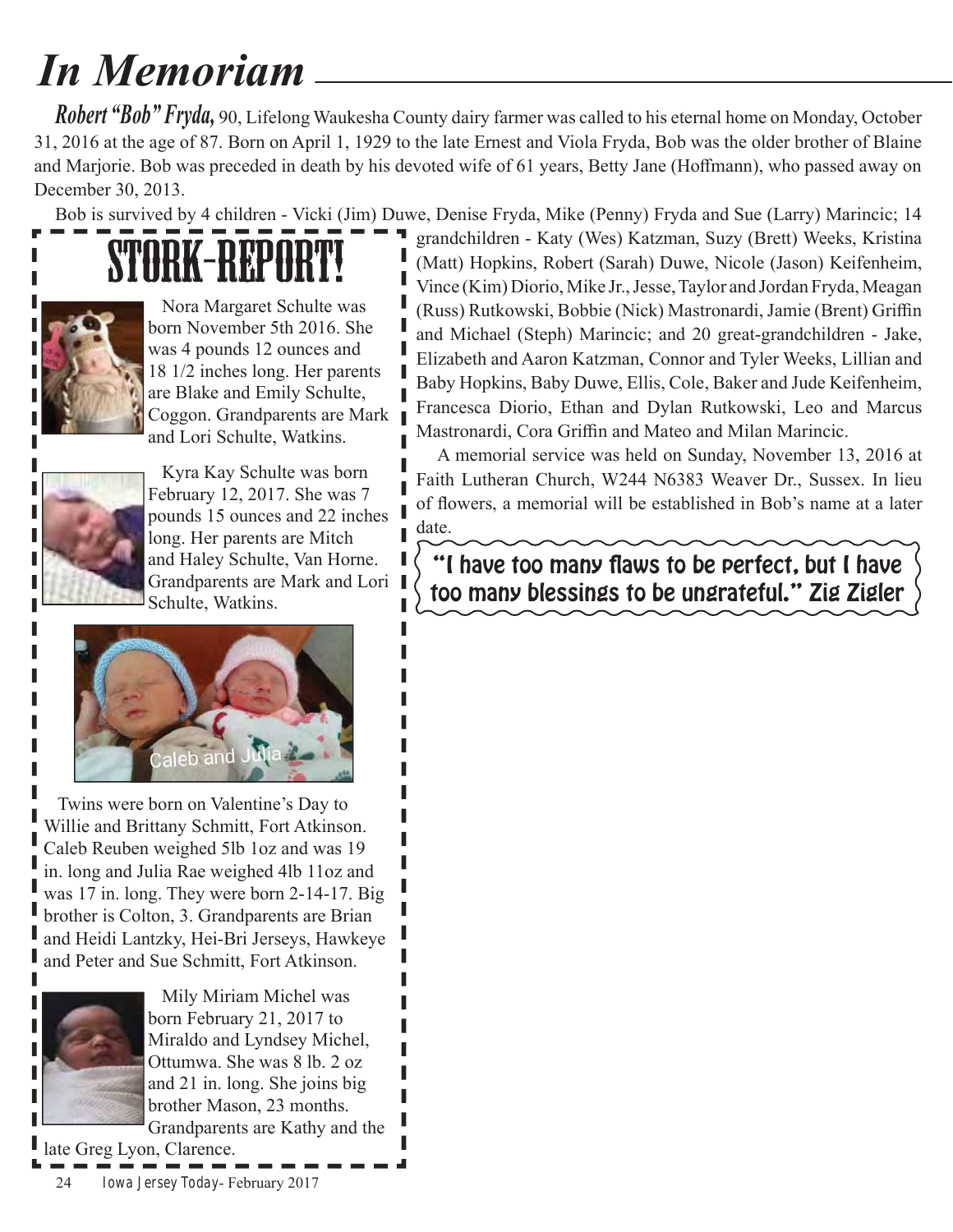*ad designed by Jersey Journal sta*ff



### Lakaya's Corner

Leading Through Adversity Aaron Thomas told a group of High School Students "life is 10% what happens to you and 90% is how you chose to respond to it." One of the greatest powers we have as individuals is the power to choose. Adversity is inevitable, you can't choose what happens to

you in life but you do have the power to choose how you react to the situation. Every day when we wake up, we have the power to choose what kind of attitude we'll have throughout the day. We have the power to choose where we spend our time and money, as well as who we build relationships with. Tough times can't be avoided but the way we react to a given situation can make most situations better. *Lakaya Lyon*

 $\mathbf{I}$ *Thank you to Knapp Time Dairy for*   $\mathbf{I}$ *donating a Jersey heifer calf to the 2016*   $\mathbf{I}$ *Iowa Jersey Breed Award winner, Neil*   $\mathbf{I}$ *Metzger, Lester. You will receive 3- 1/2 page ads for our appreciation.*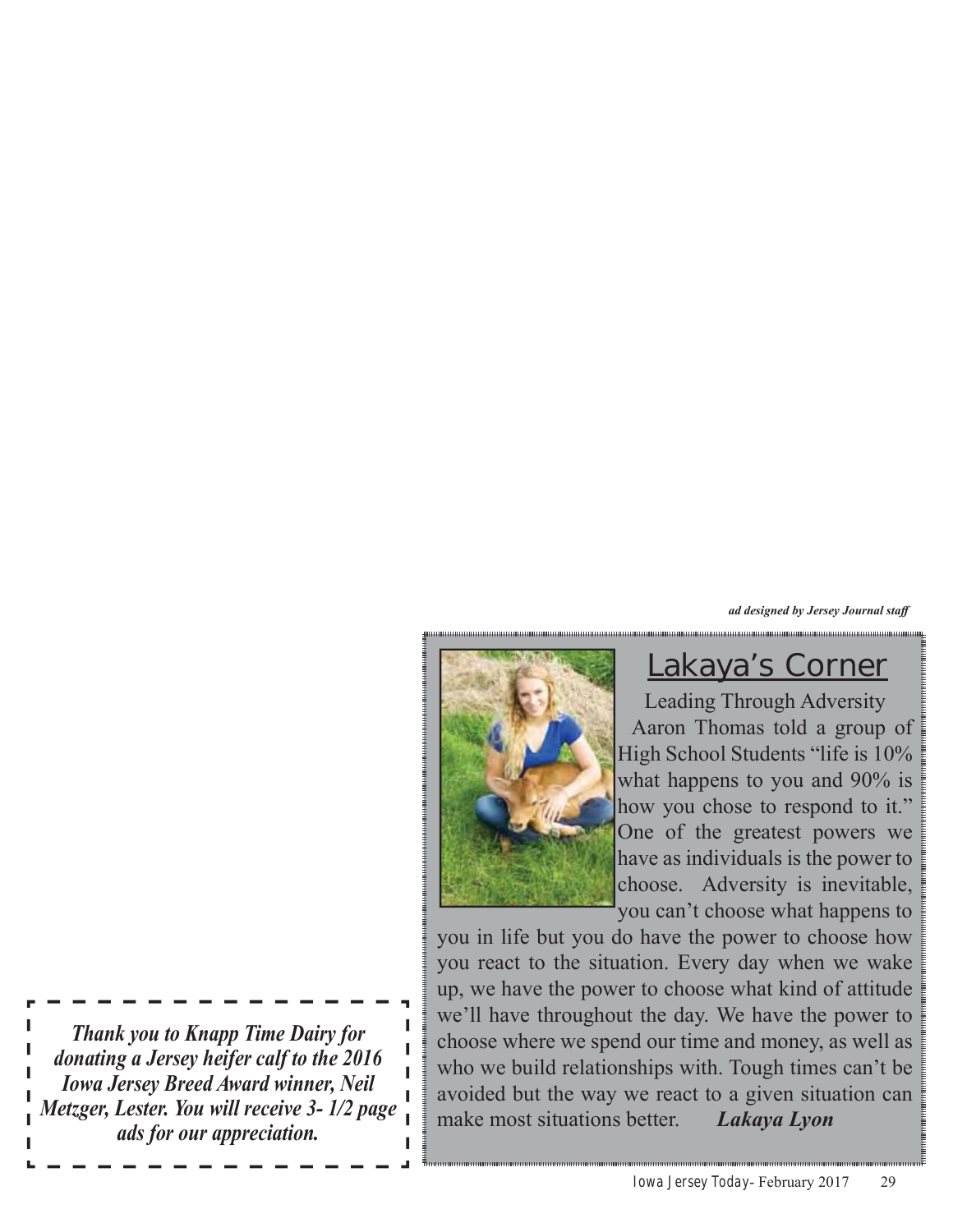### NATIONAL DAIRY SHRINE SCHOLARSHIPS DUE APRIL 15

Tomorrow's dairy leaders are here today, in classrooms, 4-H clubs, FFA chapters, and on dairy farms across the country. National Dairy Shrine's task is to encourage, stimulate and inspire them. Since its inception, National Dairy Shrine has recognized the importance of laying a foundation for the future, and has constantly expanded its youth programs to capture and challenge the interest of outstanding dairy youth in our industry. Dairy students, our future leaders, are eligible to apply for these National Dairy Shrine college scholarships and recognition awards with grants totaling over \$40,000.

All National Dairy Shrine scholarships and student awards are only for U.S. students attending schools, colleges or universities in the United States and majoring in dairy industry or other agricultural related fields. The Klussendorf / McKown scholarships are also available to students from Canadian universities.

Listed below are qualification details for you to review before you apply for any scholarship. Application Period: Applications are accepted from MARCH 1st through APRIL 15th. Please note that a student may only win the same scholarship or award once! Previous scholarship non-winners if they still qualify for any scholarship are welcome to reapply for a scholarship next year. Below is the list of National Dairy Shrine Scholarships and awards available:

NDS / KILDEE GRADUATE SCHOLARSHIPS (2 at \$3,000), NDS / KILDEE UNDERGRADUATE SCHOLARSHIP (1 at \$1,000), NDS / STUDENT RECOGNITION PROGRAM (1st - \$2,000; 2nd - \$1,500; 3rd through 5th - \$1,000), NDS Junior Merit Scholarship (1st - \$1,500; 2nd through 4th - \$1,000), NDS Sophomore Merit Scholarship (1st - \$1,500; 2nd through 4th - \$1,000), NDS / DMI Milk Marketing & Dairy Products Scholarship (1st - \$1,500; 2nd through 5th - \$1,000), NDS / DMI Education & Communication Scholarship (1st - \$1,500; 2nd through 5th - \$1,000), NDS / IAGER SCHOLARSHIP(S) (1 at \$1,000), NDS / MAURICE E. CORE SCHOLARSHIP (2 at \$1,000), NDS/ McCULLOUGH SCHOLARSHIPS (1st-\$2,000 & 2nd-\$1,500), NDS / KLUSSENDORF / MCKOWN SCHOLARSHIPS (7 at \$1,500) Visit https://dairyshrine.org/download scholarship app.php for complete information and applications.

### *2017 Iowa Jersey Cattle Club Membership*

| 17  | <b>Last Name</b> | <b>First Name</b>                   | <b>Junior Member</b>    | <b>Address</b>                 | <b>City</b>             | S <sub>T</sub> | Zip   | Phone                                     | <b>Farm Name</b>     |
|-----|------------------|-------------------------------------|-------------------------|--------------------------------|-------------------------|----------------|-------|-------------------------------------------|----------------------|
| H   | Bakker           | Bernie and Rachel                   |                         | 3270 Fir Avenue                | Rock Valley             | IIА            | 51247 |                                           | Rock Bottom Dairy    |
| 3J  | <b>Behrends</b>  |                                     | Annika, Zane, Mya       | 8911 Taylor Rd.                | Janesville              | IІА            | 50647 |                                           |                      |
| Н   | <b>Byers</b>     | Jeff, Kathleen, Bradley and Jeffery |                         | 21174 Nevada Street            | Milo                    | IA             |       | 50166 641-942-7768                        | Byers Dairy Farm     |
| Н   | Cline            | Nathan and Abby                     |                         | 1191 Old Stage Rd.             | Decorah                 | IІА            |       | 52101 563 - 380 - 1588                    | Golden Dream Jerseys |
| H2J | Covington        | Tim and Stephanie                   | Greyden Henry & Brenden | 28307 265th St.                | Leon                    | IA             |       | 50144 641-446-8427h 641 Covington Jerseys |                      |
| A   | Dahling          | Marvin and Annette                  |                         | 20236 295th St.                | Elkader                 | IІА            |       | 52043 319 245 - 1419                      |                      |
| H2J | Knapp            | Kevin and Cari                      | Nathan and Tara         | 2227 120th St.                 | Larchwood               | IІА            |       | 51241 712-478-4444                        | Knapp Time Dairy     |
| H   | Kunde            | David and Donna                     |                         | 2029 275th St.                 | Manchester              | IA             | 52057 | 563-922-2883                              | Kunde Jersey Farm    |
| A   | Madren           | Larry                               |                         | 13589 255 <sup>th</sup> Street | Redfield                | IІА            |       | 50233 641-744-2409                        |                      |
| A   | Primus           | Grant                               |                         | 1902 Edgebrook Dr.             | Marshalltown            | IІА            | 50158 |                                           |                      |
| Н   | Pflughaupt       | Jim and Carol                       |                         | 966 Brown Ave.                 | Central City            | IA             |       | 52214 319 - 438 - 1460                    | Ja-Glo Jerseys       |
| Н   | Schantz          | Karen                               |                         | 17226 318th St.                | <b>Strawberry Point</b> | IІА            |       | 52076 563 - 933 - 2232                    |                      |
| Н   | Schulte          | Mark and Lori                       |                         | 7869 22nd Ave.                 | Blairstown              | IIA            | 52209 |                                           | Schulte Bros.        |
| Н   | Strottmann       | Ron                                 |                         | 2220 Piedmont Ave.             | Readlyn                 | IІА            |       | 50668 319-279-3997                        | Strottmann Jerseys   |
| A   | <b>Wunder</b>    | William and Beth                    |                         | 2215 Clark Ave.                | Ames                    | IІA            | 50010 |                                           |                      |